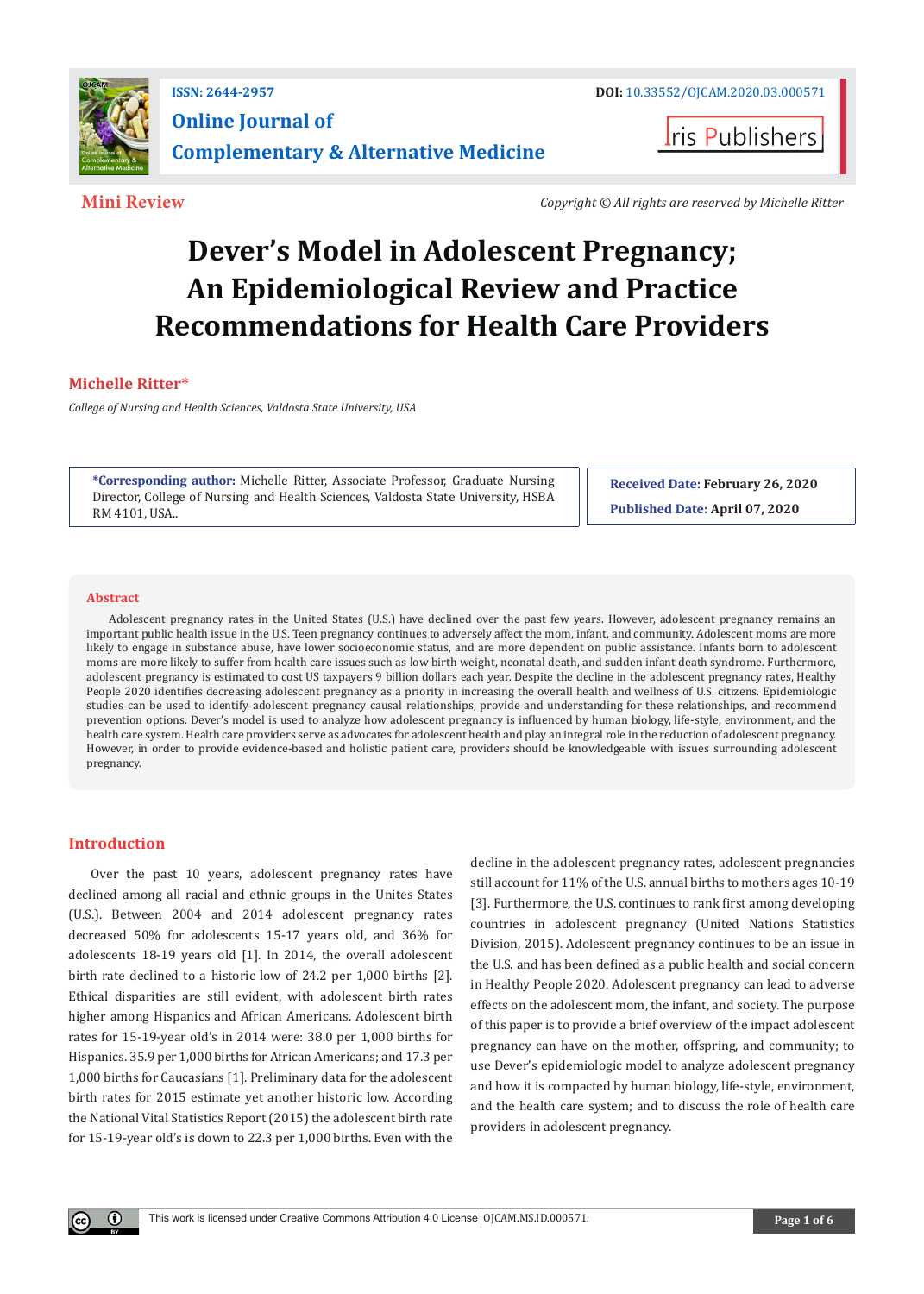## **Impact of Adolescent Pregnancy**

Pregnant adolescent females are more likely to abuse substances such as alcohol or tobacco during pregnancy and are more prone to psychosocial mood disorders [4-6]. They are less likely to complete high school or get married, tend to be of lower socioeconomic status, and are more dependent on public assistance [U.S. Department of Health and Human Services Healthy People 2020, (HP), 2016]. Pregnant adolescents are less likely to receive prenatal care, take prenatal multivitamins, and maintain adequate nutrition during pregnancy [7]. Furthermore, adolescent pregnancy is associated with medical complications for the adolescent mother such as poor maternal weight gain, anemia, pregnancy induced hypertension, and preeclampsia [4,7].

In addition to adverse health outcomes for adolescent mothers, children born to adolescent moms have increased health risks, and are more likely to experience social and emotional problems. Infants born to adolescent moms have an increased risk of unfavorable health outcomes such as perinatal mortality, pre-term birth and low birth weight, and are more prone to neonatal death [8,7]. The infant mortality rate is 1.6 times greater in adolescent mothers ages 15 and younger [7]. Sudden infant death syndrome (SIDS) is more common in infants born to teen moms [9]. These infants are also less likely to benefit from breast feeding [10]. Additionally, children of adolescent mothers are more likely to experience abuse and neglect, and less likely to receive adequate nutrition, health care, and cognitive and social [10,11]. Male offspring of adolescent mothers are 13% more likely to be incarcerated later in life, and 22% of female offspring of adolescent mothers are more likely to become adolescent mothers themselves (Schuyler Center for Analysis and Advocacy [SCAA], 2008). Adolescent pregnancy raises health care costs and burdens society. Teen pregnancy can be associated with financial repercussions due to lost tax revenue, increased public assistance costs, and increased expenditure in public health care. U.S. taxpayers incur an estimated 9 billion dollars per year due to adolescent pregnancy expenses [12]. In New York, taxpayer costs associated with adolescent pregnancy are estimated to account for \$421 million dollars of the state, federal and local funds (Schuyler Center for Analysis and Advocacy [SCAA], 2008).

#### **Dever's Model in Adolescent Pregnancy**

Dever's Epidemiologic model states a person's health status is influenced by a combination of different factors [13]. The concepts of Dever's model can be applied to adolescent pregnancy. Human biology, environmental factors, lifestyle factors, and health care system factors can contribute to risky adolescent sexual behaviors, which can consequently lead to pregnancy.

#### **Human biology**

Genetic inheritance, physiologic function, and maturation are subcategories of the Human Biology component in Dever's Epidemiologic Model that contribute to risky sexual behavior in adolescents. Genetic inheritance can play a role in teen pregnancy. African American and Hispanic adolescent females have the highest number of pregnancies among the different ethnic groups [1]. African American and Hispanic teens also report earlier age of coital initiation [14]. Puberty is a physiologic change occurring during adolescences which contributes to risky sexual behavior. The sudden influx of hormones may lead to increased sexual inclination and experimentation. Additionally, early onset of puberty in females has been linked to early sexual experimentation [15]. Maturation is another component of human biology in Dever's model, and an adolescent's maturation level also influences sexual behaviors. According to Erickson's developmental stages, adolescents are in the Identity versus Role Confusion stage [16]. They are very impressionable, and behavior is highly influenced by peers and media. Adolescents are cognitively immature and often do not connect a coital act with the consequence of pregnancy.

#### **Environmental factors**

Physical, psychological, and social environmental factors also contribute to risky sexual practices. A physical factor associated with sexual activity is the adolescents' home environment. Over 50 percent of children are raised in single parent households, leading to inadequate parental supervision and societal acceptance of single parenthood [17]. A lack of parental supervision and support increases the risk of sexual behavior [17]. Psychological factors such as low self-esteem and depression may also contribute to risky sexual practices [7]. Adolescent females with low self-esteem may seek unhealthy relationships and partake in unsafe sexual activity in order to increase their sense of self-worth. Recent research studies suggest a past history of childhood abuse has been linked with adolescent pregnancy [18]. Furthermore, social factors such as poverty and lower socioeconomic status are associated with adolescent pregnancy. African American and Hispanic females from lower socioeconomic status account for the higher rates of unplanned teen pregnancies. Data has shown the birth rate of poor adolescents 15-19 years is 10 times greater than the birth rate of higher socioeconomic adolescents [14].

#### **Lifestyle factors**

Consistent with Dever's belief that lifestyle factors play the predominant role in determining a person's health risks, there are many lifestyle factors that contribute to risky sexual behaviors in teens. Frequency of sexual activity, early sexual debut, and nonuse or misuses of contraceptive methods are associated with adolescent pregnancy [19]. The average age of sexual debut for adolescent females is 17 years, with one fourth of adolescents reporting intercourse before the age of 15 [19]. According to Healthy People 2020, lack of or noncompliance with contraception is one of the main causes of unintended pregnancy in the United Sates. Substance abuse in teens has also been associated with unwanted pregnancy and an increase in sexually transmitted infections [U.S. Department of Health and Human Services Healthy People 2020,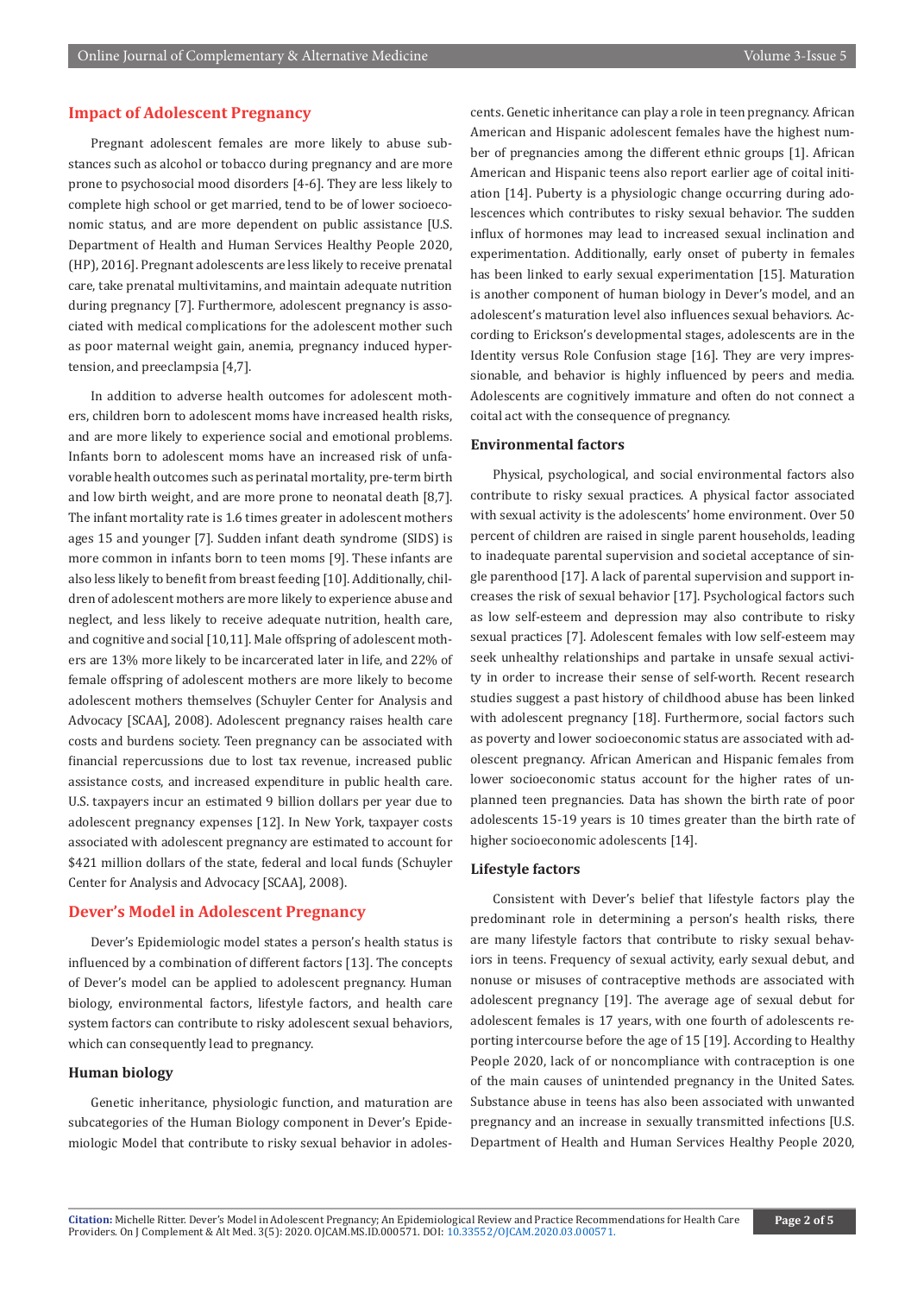(HP), 2016]. Adolescent use of alcohol and drugs reduces inhibition and can influence sexual activity. Adolescent substance abuse had been associated with an increase in the number of sexual partners and with nonuse of contraception during intercourse [20]. Education assertiveness and involvement in pro-social activities are also lifestyle predictors of adolescent sexual behaviors. Teens engaged in afterschool activities and educational programs are less likely to become pregnant. Involvement in school clubs, athletics, and church positively contributes to adolescence deferral of sexual activity. In essence, sexual activity is decreased with greater involvement in school and academic activities [21]. Media influence is another predisposing factor of sexuality among teens. Adolescents spend an average of 3-4 hours per day watching television. Much of the media today is sexually suggestive. Mass media outlets shape teen portrayal of sexuality, and often provide misleading sexual information [22].

#### **Health care factors**

Health care factors play a role in the high rate of adolescent pregnancy. The specific health needs of adolescent care in the United States are understated. Factors include insufficient health coverage, lack of financial resources, lack of confidential resources, and inadequate transportation [23]. Additionally, there are limited health care specialists who focus on adolescent health. Adolescents rely on their parents for health coverage and transportation and may be uneasy confiding in them about sexuality issues. Although many states provide free contraception services to sexually active teens, they may not seek these services due to confidentiality. Teens wait an average of 9.5 to 14 months after the onset of sexual activity before seeking contraceptive health care, and majority of adolescent pregnancies occur in the first 6 months of sexual activity [19].

In summary, Dever's epidemiologic model can be used to identify intertwining factors impacting precarious adolescent sexual behaviors which can lead to adolescent pregnancy. Human biology factors of African American or Hispanic ethnicity, puberty, and immaturity; environmental factors such as lack of parental supervision, decreased adolescent self-esteem and/or depression, history of childhood abuse, and poverty or low-socioeconomic status; lifestyle factors including frequency of sexual activities, early age of sexual debut, incorrect or inappropriate use of contraception, substance abuse, medial influence, and lack of parental involvement and supervision; and health care system factors such as lack of financial resources, insufficient health care coverage, lack of confidential resources, lack of transportation, and limited adolescent health care specialist can lead to risky sexual behaviors in adolescents and inadvertently an adolescent pregnancy (Figure 1).



#### **Health care providers role**

Health care providers serve as advocates for adolescent health and play an integral role in the reduction of adolescent pregnancy. The provider's roles in health promotion for adolescent patients should include health care screenings, contraceptive counseling, and education. However, in order to provide evidence-based and holistic patient care, health care providers should be familiar with issues surrounding adolescent pregnancy. In addition to comprehending factors that may contribute to risky adolescent sexual behaviors, health care providers should also consider ethical and legal issues. Ethical and legal issues pertaining to adolescent pregnancy

focus on the rights of adolescents to consent to healthcare services and to maintain confidentiality of these services. Sexually active teens are less likely to seek health care services if they must obtain parental consent [24]. Furthermore, an adolescent's ability to consent to family planning services, abortions, and prenatal care vary widely from state to state. However, certain situations allow adolescents younger than 18 to consent for health services without parental involvement. Examples of these situations include emergency care, emancipated minors, and state mandated situations. State mandated situations vary from state to state and include family planning services, abortions, and treatment of sexually transmitted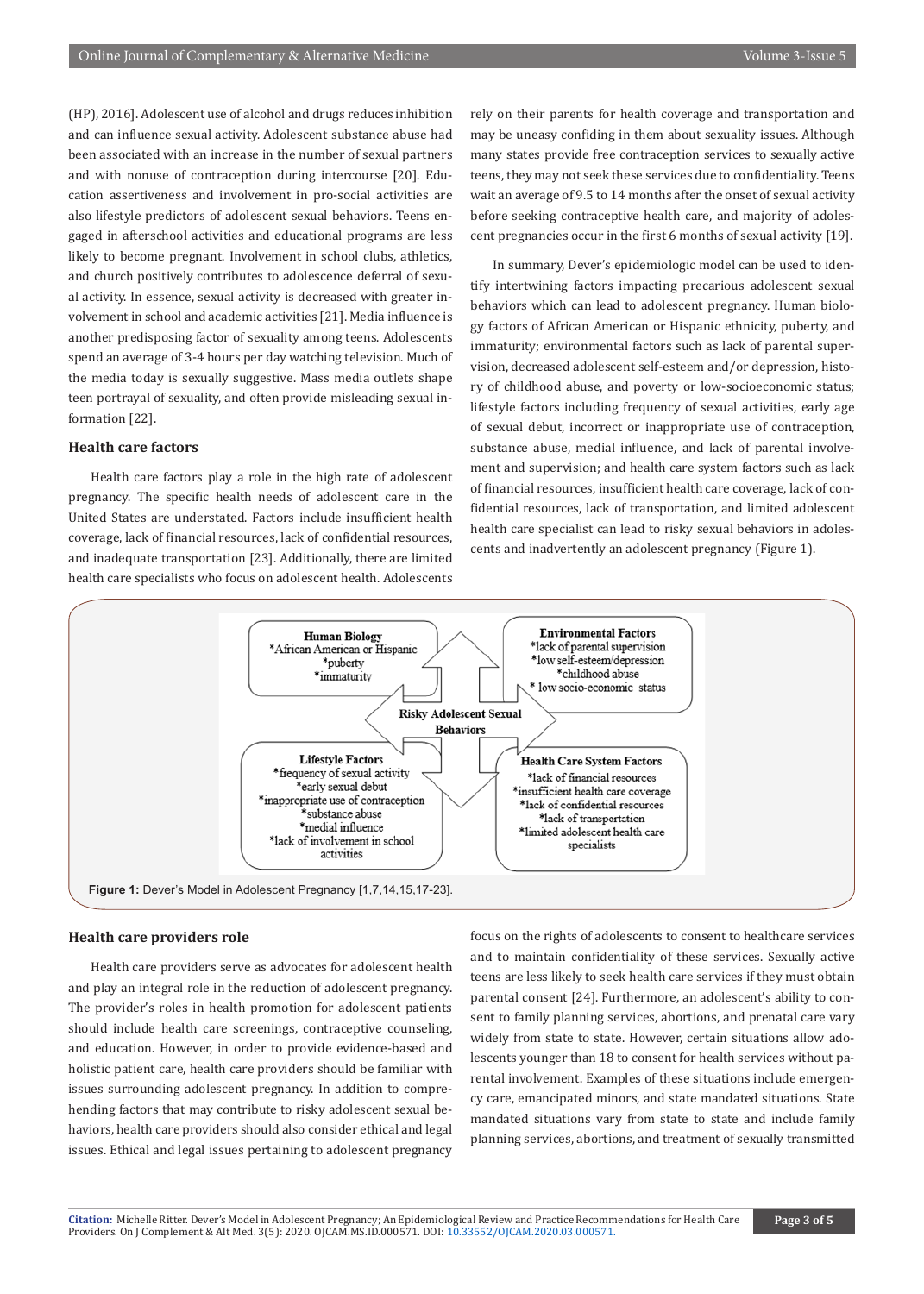infections (STI) [24]. To increase adolescent's accessibility to family planning services, the United States Supreme Court extended the constitutional right to privacy by allowing minors to obtain contraception without parental consent [24]. Each state has adopted different statutes on the age of consent for contraceptive services. Health care providers can access state specific information on adolescent consent for health care services from The Alan Guttmacher Institute at [24]. Adolescent's right to confidentiality also present legal and ethical concerns for the health care provider.

Research studies have found adolescents are less likely to seek family planning and STI services due to fear of parental notification [25]. The American Medical Association (AMA), American College of Nurse-Midwives (ACNM), Association of Women's Health Obstetric and Neonatal Nurses (AWHONN), and the American Academy of Pediatrics (AAP) all have position statements encouraging health care providers to maintain confidential adolescent family planning and STI services [24]. Pender's Health Belief Model states that successful health promotion activities vary according to the population served. In order for health promotion to be successful the populations' characteristics, behavior cognitions, and behavior outcomes must be addressed [26]. Race, education level, and socioeconomic status are all interconnected in establishing successful health promotion programs for adolescent females. To enhance change in health behaviors, the demographics of the population must be considered. Teenage pregnancy is more likely to occur in minority populations. Language barriers may prevent Hispanic adolescents from seeking health care and from receiving information on family planning services. Health care providers should be equipped with appropriate language pregnancy prevention educational resources for adolescent females. Attitudes about health care are also important in implementing successful health promotion programs. Teens have a lot of misconceptions related to sexual practices, and much of the information about sexual activity is solicited from media or friends [22]. Health care providers are in a position to educate adolescents on correct sexual practices information and debunk misconceptions. Additionally, health care providers should be knowledgeable on programs aimed at decreasing risky adolescent sexual behaviors. There are numerous programs in the US that address the urgency of adolescent pregnancy. Some programs are abstinence based, while others incorporate contraceptive education. However, the best programs aimed at reducing adolescent pregnancies are multi-factorial and encompass both abstinence and contraceptive education [27]. Examples of these programs include: Generations; AIM 4 Teen Moms; Love Notes; Positive Prevention PLUS; and Teen Options to Prevent Pregnancy (T.O.P.P.) (U.S. Department of Health and Human Service, 2016) [28,29]. Healthy People 2020 has been significant in establishing awareness on issues surrounding adolescent pregnancy in the U.S. Through its Family Planning initiative, HP 2020 notes the importance of reducing adolescent pregnancy to improve the overall health of society. The objectives in HP 2020 serve as a means for health care providers, governments, and communities to establish, implement, and measure programs that contribute to the overall health of the US population [30-32].

### **Conclusion**

Although the adolescent pregnancy rates have decreased drastically over the last two decades, adolescent pregnancy remains a social and public health concern. Decreasing the rate of adolescent pregnancy in the U.S. remains multi-factorial. Dever's Model can be used to increase health care providers awareness of factors that can lead to risky adolescent sexual behaviors and consequently adolescent pregnancy. Health care providers serve as advocates for adolescent health. Routine health screens on adolescents should include inquiries on sexual activity and education on abstinence, condom use, contraception, and sexually transmitted infections. Providers should offer confidential services to sexually active teens and be knowledgeable on their state's statutes concerning adolescent health. Age of legal consent for health care services and confidentiality can affect the care of sexuality active adolescents. Health care providers should also serve as liaisons by educating teens with correct information on sexual practice. They can provide adolescent patients the guidance and tools needed to avoid unwanted pregnancy. Health care providers should collaborate and strengthen partnerships with health care agencies that influence family planning objectives. They can use the national Family Planning objectives in Healthy People 2020 as a guide to establish, implement, and evaluate best practice programs for the prevention of adolescent pregnancy. Health care providers must be aware of ongoing research pertaining to adolescent sexual behaviors and best evidence-based practices, to provide holist care to adolescents in their communities and aid in decreasing adolescent pregnancy.

#### **Acknowledgement**

None.

#### **Conflict of Interest**

No conflict of interest.

#### **References**

- 1. [Hamilton BE, Martin JA, Osterman MJK, Curtin SC, Matthews TJ \(2015\)](https://www.ncbi.nlm.nih.gov/pubmed/26727629)  [Births: final data for 2014. Natl Vital Stat Rep 64\(12\): 1-64.](https://www.ncbi.nlm.nih.gov/pubmed/26727629)
- 2. Martin JA, Hamilton BE, Osterman MJ, Curtin SC, Matthews TJ (2015) [Births: data for 2013. Natl Vital Stat Rep 64\(1\): 1-68.](https://www.ncbi.nlm.nih.gov/pubmed/25603115)
- 3. [Hamilton BE, Martin JA, Osterman MJ \(2016\) Preliminary data for 2015.](https://www.ncbi.nlm.nih.gov/pubmed/27309256)  [Natl Vital Stat Rep 65\(3\): 1-14.](https://www.ncbi.nlm.nih.gov/pubmed/27309256)
- 4. Beckman RB, Ling FW, Barzansky BM, Herbert WN, Laube DW, et al. (2010) Obstetrics and gynecology.  $(6<sup>th</sup> edn)$ , Lippincott Williams and Wilkins, Baltimore.
- 5. [Birkeland R, Thompson JK, Phares V \(2005\) Adolescent motherhood and](https://www.ncbi.nlm.nih.gov/pubmed/15901229)  [post-partum depression. J Clin Child Adolesc Psychol 34\(2\): 292-300.](https://www.ncbi.nlm.nih.gov/pubmed/15901229)
- 6. (2010) U.S. Department of Health and Human Services. Office of Disease Prevention and Health Promotion. Healthy People.
- 7. [Jorge L, Veronnie F \(2012\) Care of adolescent parents and their children.](https://www.ncbi.nlm.nih.gov/pubmed/23184113)  [Pediatrics 130\(6\): 1743-1756.](https://www.ncbi.nlm.nih.gov/pubmed/23184113)